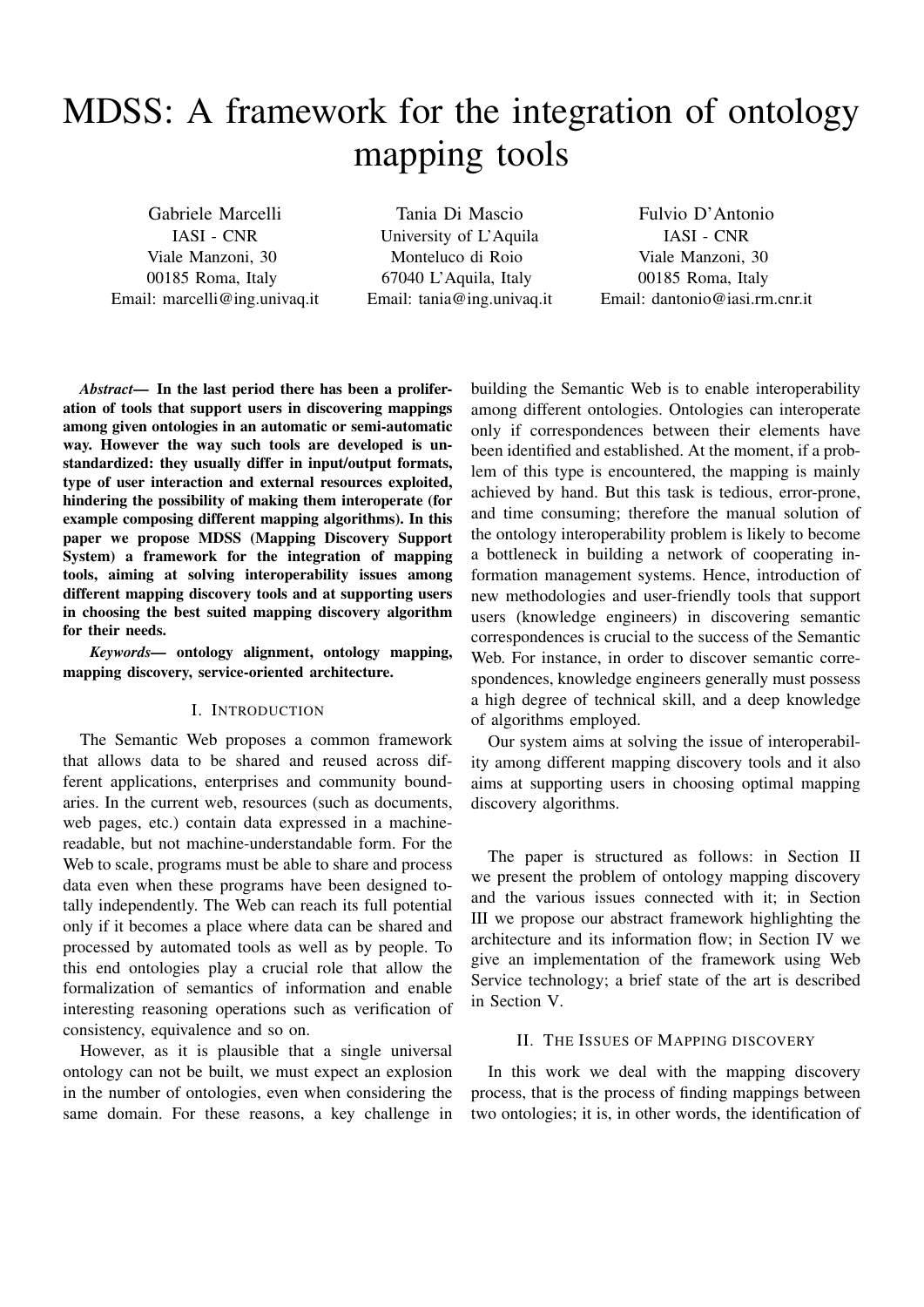relations holding among the entities in the two ontologies (concepts and properties equivalence/subsumption, similarity degrees etc.). The process is also known in literature as ontology matchmaking ([3]), ontology alignment  $([6])$ , or ontology mapping  $([16])$ , where the key terms *mapping* and *alignment* have been defined in [6] as follows: mapping is "*a formal expression that states the semantic relation between two entities belonging to different ontologies*", and alignment is a set of correspondences between two ontologies expressed as mappings.

However, as stated before, performing mapping discovery is a complex process, and as long as it will require a deep human intervention it will be highly expensive and hardly scalable.

Therefore, the hope is to automatize as much as possible the process (see for instance in [16] and [18]) and that is the main reason for proliferation of tools that support users in discovering mappings among given ontologies; they usually make possible computation of alignments in an automatic or semi-automatic way - see [12] and [16].

These tools may be characterized by the following function (see [6]):

$$
A' = f(O_1, O_2, A, P, R)
$$

where  $A'$  is the result alignment,  $O_1, O_2$  are the source ontologies, A is some previously known alignment between  $O_1$  and  $O_2$ , P is a set of parameters, and R is a set of external resources used in the process.

We have chosen to adopt these definitions in order to abstract from implementation details of mapping discovery tools and to have a unifying view about their features; moreover, this characterization of mapping discovery tools is a first step toward definition of a "mapping discovery algebra" (e.g. formally representing the iteration and composition of mapping discovery tools).



Fig. 1. The mapping discovery tools schema

Figure 1 describes the Input/Output schema of mapping discovery tools, but it does not highlight that alignments  $(A, A')$  represented by tools and parameters/resources  $(P, R)$  of tools are not standard; therefore composition of mapping algorithms from different tools is hard, when not impossible at all. Moreover the choice of mapping discovery strategies is not supported by tools, and user interaction strongly differs among them; in other words, the focus of mapping discovery tools (as clarified for instance in [16]) is on the performance of mapping discovery, it is not on users (the knowledge engineers).

We conclude highlighting two open issues of mapping discovery process we deal with:

- from the system point of view: the lack of a common platform to compose mapping algorithms from different tools;
- from the user point of view: the lack of a strategy to support users in performing mapping discovery process.

# III. OUR PROPOSAL: MAPPING DISCOVERY SUPPORT SYSTEM (MDSS)

We propose a framework called MDSS (*Mapping Discovery Support System*) to support users in the mapping discovery process using algorithms supported from different tools; this framework is an intermediate layer between mapping tools and knowledge engineers; MDSS cooperates with existing tools to compute alignments (it *is not* another mapping discovery tool).

MDSS aims at solving the two open issues mentioned in Section II, providing the following main features:

- it handles low-level details regarding input and output of each tool;
- it supports users in the choice of mapping discovery algorithms.

Low-level handling of inputs and outputs makes easier composition of algorithms from different tools; moreover, this also simplifies access to supported mapping tools, providing a single and uniform interaction modality.

The choice of mapping algorithms requires a high level of technical knowledge; in order to simplify this choice, we propose a new approach: the mapping algorithm chosen is obtained thanks to a set of qualitative parameters. More details of this approach are described in Section III-B.

A global picture of our system is sketched in Figure 2.

Let us explain the main concepts exposed in the diagram: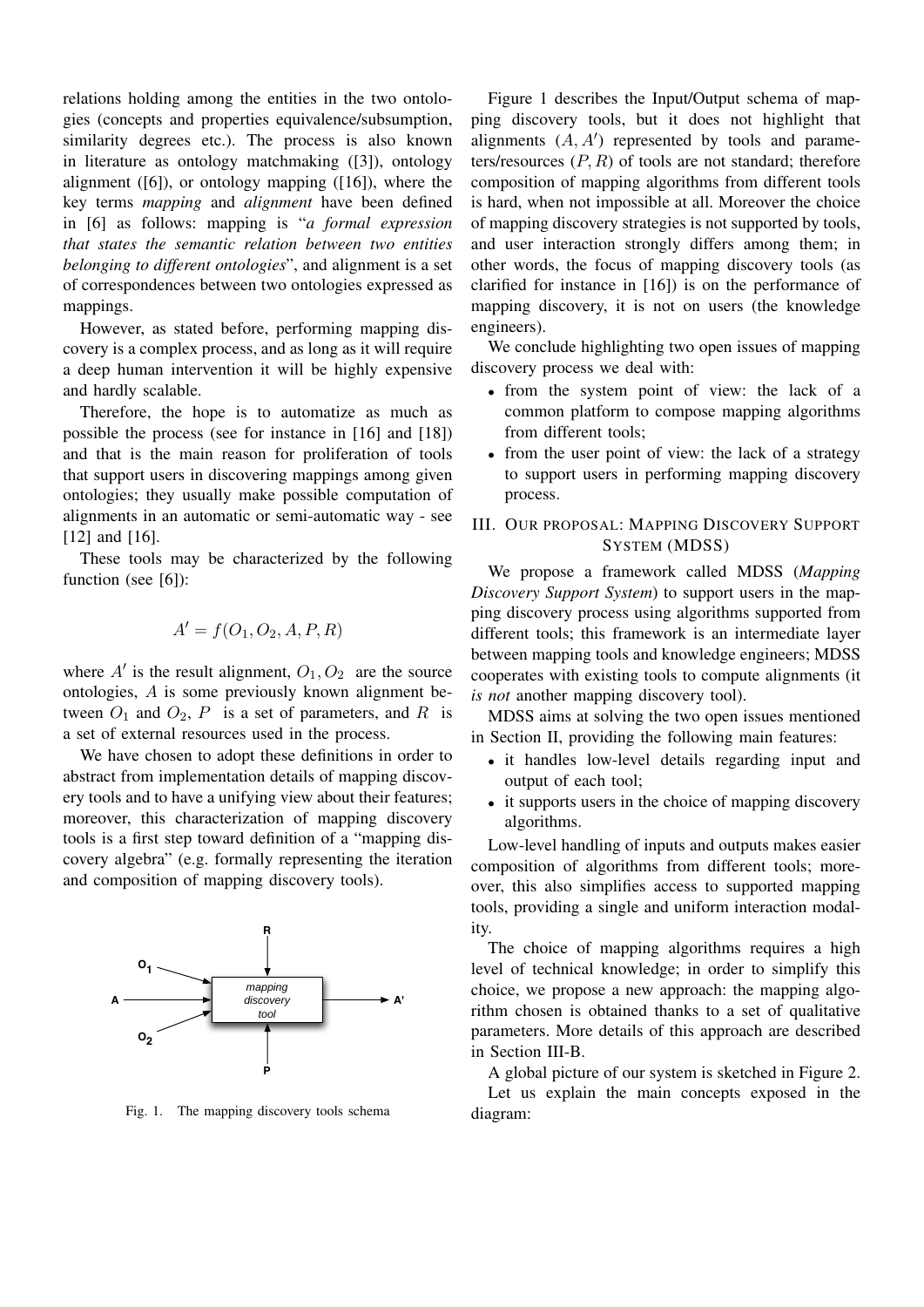

Fig. 2. A system to support the mapping discovery process

- MDSS cooperates with existing tools to compute alignments; access to external tools is mediated through the *adapter pattern*[13] (one adapter component for each tool),
- inputs and outputs depicted in Figure 2 have the same meaning of inputs and outputs of Figure 1 except P, that here represents not only tool parameters, but also parameters of the MDSS system.

MDSS parameters are used to determine how our system works; for instance, they are used to choose mapping discovery algorithms, or to select particular formats for alignment representation.

## *A. MDSS Architecture*

We have designed MDSS architecture according to modularity and extensibility. Modularity means that each component not only is independent, but it also has definite boundaries and specific goals. Extensibility means that it is easy to extend the set of supported mapping discovery tools; in fact, it is enough to create a plug-in component as described below.

Main components of MDSS architecture, shown in Figure 3, are: the *Control Subsystem*, the *Tools and Algorithms Registries*, the *Algorithm Chooser Module*, the *Alignment Formats Handling Subsystem*, and the *Mapping Discovery Tools Adaptation Layer*.

The Control Subsystem is the core of MDSS. It manages operations, components and resources, and it plays the role of *front controller* to manage external requests to the system. It contains the main application controller that interacts with other components of the system.

The Tools and Algorithms Registries are two repositories; the first is the *Tools Registry* that contains all the knowledge that MDSS has about integrated tools and the second, the *Algorithms Registry*, contains all the knowledge that MDSS has about algorithms of each tool. In particular, the *Tools Registry* contains the identifier of

tools in the system, the set of algorithms that it provides, and informations about supported alignment formats; the *Algorithms Registry* contains the unique identifier of an algorithm, its description, metadata about its features, and metadata about parameters and resources managed. The main purpose of the *Tools Registry* is to keep track of tools integrated into MDSS, and it is used to interact with them. The main purpose of *Algorithms Registry* is to store metadata informations about algorithms used by the *Algorithm Chooser Module* and the *Control Subsystem*.

The Algorithm Chooser Module implements the logic supporting mapping algorithms choice; this choice is made according to users requests: the *Algorithm Chooser Module* extracts knowledge about algorithms from the *Algorithms Registry*, where it is expressed as sets of qualitative parameters; then these parameters are compared to the set of preferences expressed by users. Finally, according to users selections, the module chooses the algorithm.

Actually, algorithms are classified on the basis of techniques employed, in a way approximately similar to the classification made in [12]. Algorithms choice is then made comparing users preferences with features of each algorithm, in a tabular fashion. We would like to remark that our main concern in this work has been defining our framework, while development of optimal implementations of its components will be addressed in future work; in particular, aspects relative to mapping algorithms classification and selection are one of our main lines of future research, as remarked later in Section VI.



Fig. 3. Architecture of MDSS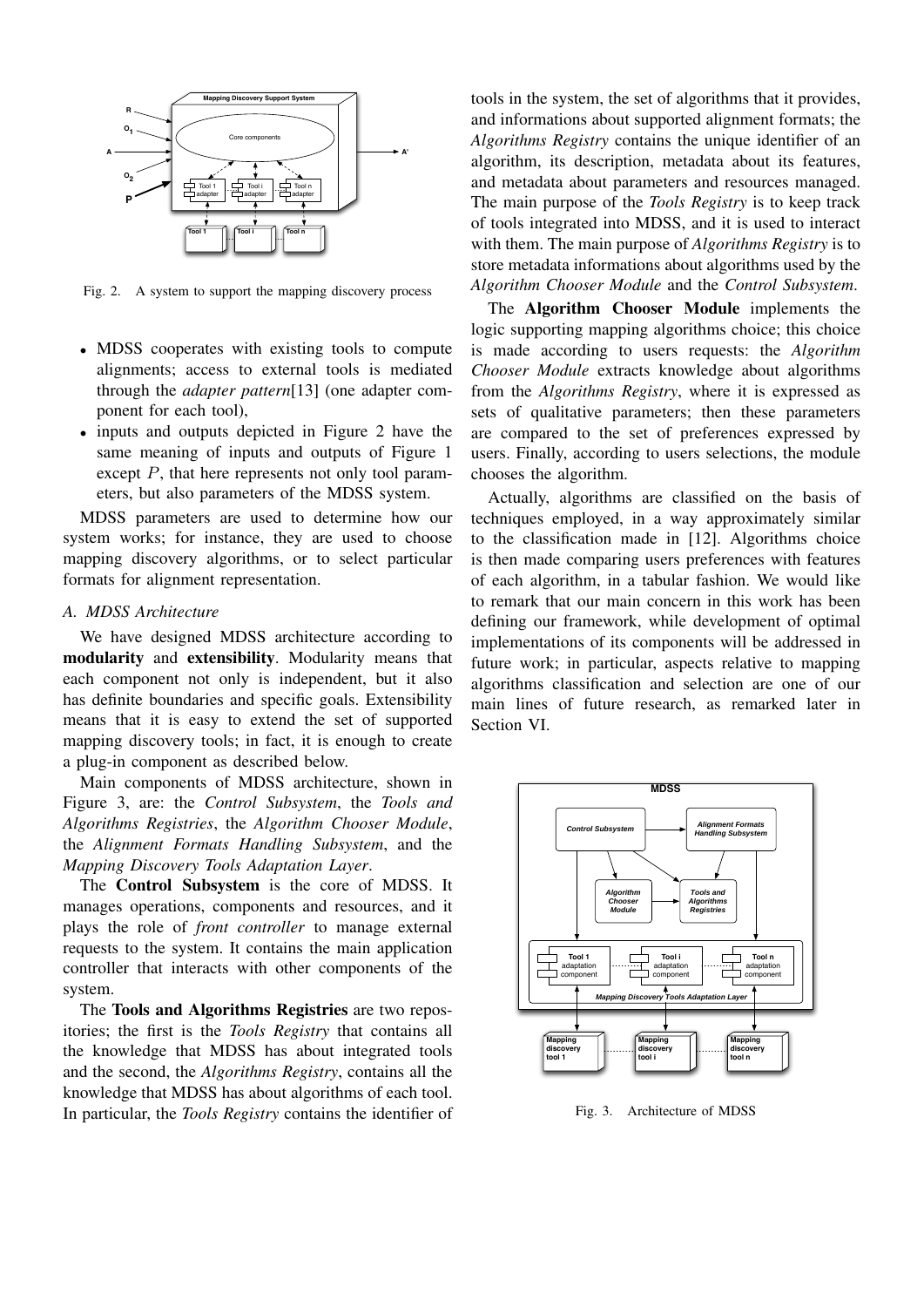The Alignment Formats Handling Subsystem manages alignment representations. This functionality is essential because no affirmed standard exists (some proposals are in [11]). This subsystem offers both automatic and on-demand management of alignment representations, performed exploiting the *Mapping Discovery Adaptation Layer*.

The Mapping Discovery Adaptation Layer is an abstraction layer from mapping discovery tools; in other words MDSS components interact only with this layer, they never interact directly with tools. The *Mapping Discovery Adaptation Layer* is composed of several modules, one for each tool supported. Each module is called *Pluggable Mapping Discovery Module* (or PMDM), and each module is responsible of encapsulating characteristics of a single mapping discovery tool. Unlike components described above, PMDMs are not static entities of the system; they are dynamically discovered and loaded into MDSS at startup time. They are plug-ins, thus making MDSS easily extensible in supporting mapping tools; in other words it is enough writing a PMDM to add support for a specific tool. A Pluggable Mapping Discovery Module (PMDM) encapsulates distinctive characteristics and behaviour of a specific tool. In particular, each module represents both *semantics* and *functionalities* of a particular tool.

At semantic level, a PMDM provides:

- information about tools entries in *Tools Registry*,
- metadata about algorithms provided by tools entries in *Algorithms Registry*,
- information about alignment format of tools used by *Aligment Formats Handling Subsystem*.

At functional level, a PMDM provides:

- a standard, tool-independent, communication interface for higher level components,
- low-level interaction with mapping tools,
- low-level handling of tools alignment formats.

Summarizing, a PMDM is the basic component needed to integrate tools into the MDSS architecture. To add a new mapping discovery tool, it is enough developing a new PMDM module and plugging it into MDSS. In order to do that, the new tool has to support automatic alignment computation.

# *B. Information flow*

We will now describe the information flow among MDSS components. We may divide this flow into two main phases:

1) boot-up phase;

2) ready phase.

#### BOOT-UP PHASE

First of all, the *Control Subsystem* looks for available PMDMs. For each PMDM found, the *Control Subsystem* extracts metadata about integrated tool from the PMDM, and it adds them to the *Tools Registry*; then, it builds the list of algorithms provided by the tool. For each algorithm in this list, metadata is extracted and added to the *Algorithms Registry*. Now, MDSS is ready to accept requests.

#### READY PHASE

When MDSS is ready, the *Control Subsystem* waits for requests. This request may contain a specific mapping algorithm name, or it contains a set of preferences that MDSS has to use in order to choose this algorithm.

In order to determine it, the *Control Subsystem* sends the set of preferences to the *Algorithm Chooser Module*. This component examines the preferences, and it selects in the *Algorithm Registry* the algorithm that better matches them. The algorithm found is then sent to the *Control Subsystem*.

Once MDSS knows which algorithm to use, the mapping process starts. First of all, the *Control Subsystem* asks to the *Algorithms Registry* which tool implements the chosen algorithm. Then, it queries the *Tools Registry* to gather informations about the tool.

Using these information, the *Alignment Formats Handling Subsystem* converts the input alignment to the tool specific alignment format. The request is then dispatched to the PMDM of the tool. At first, the PMDM filters out inputs not supported by the tool; at second, the PMDM invokes the tool that actually computes the alignment. The alignment is then converted by the *Alignment Formats Handling Subsystem* to the desired alignment format and the *Control Subsystem* returns it.

## IV. MDSS IN A SOA CONTEXT

The design of MDSS described above is quite general; we did not specify any implementation detail, and in particular how such an architecture could be instantiated in a specific context. In fact, we have designed MDSS structure to be independent of its actual realization, be it a stand-alone application, or a web application, etc.

An interesting possibility is instantiating it in the context of *Service-Oriented Architecture* (SOA) using Web Service technology. In such an architecture, software functionalities are represented as discoverable services on the network; every function is defined as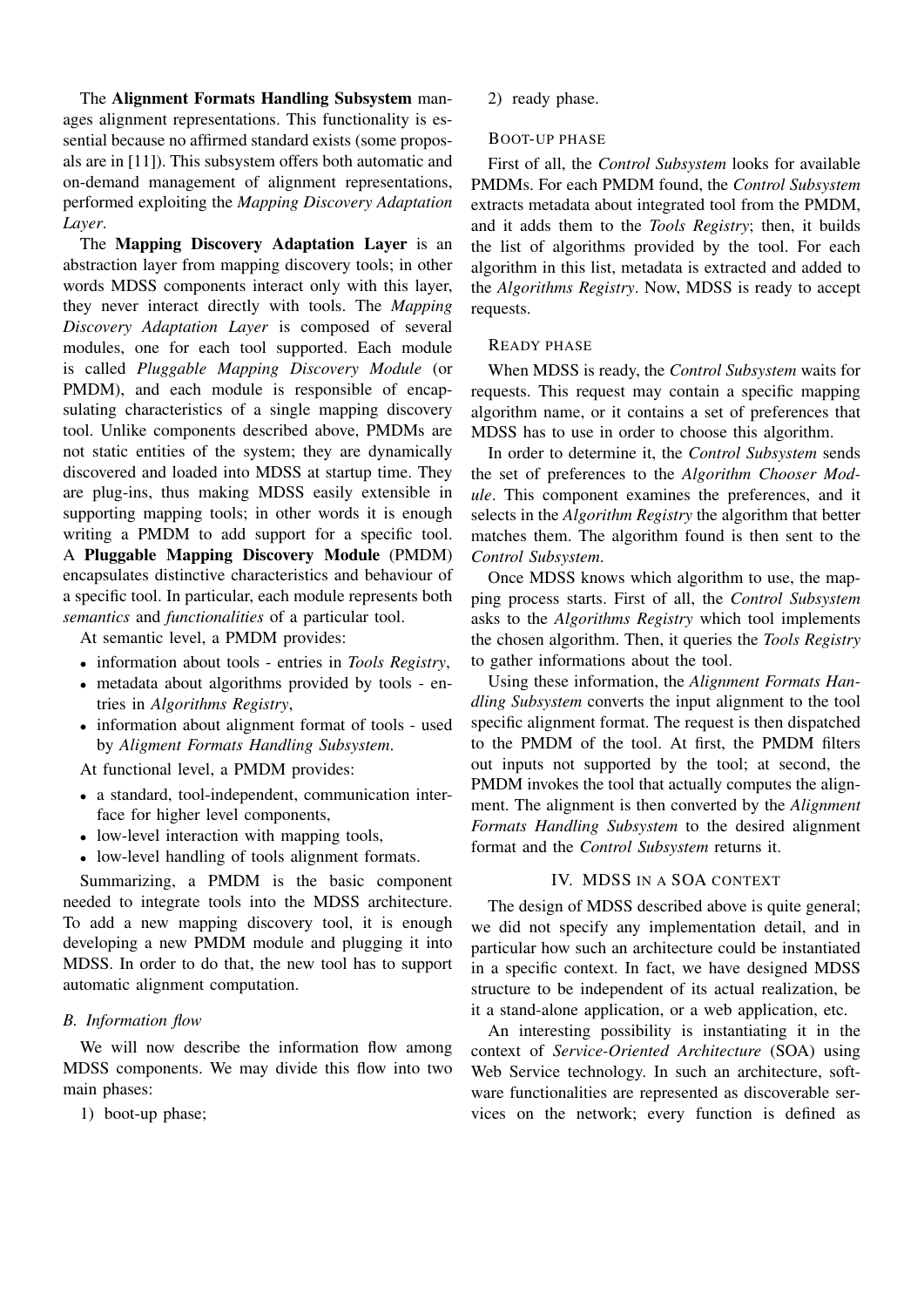an independent service, with a well-defined invokable interface. Main benefits of SOA are independence from development technologies and platforms, high degree of interoperability, easy integration of different services, on-demand composition of simpler services to perform complex tasks.

In this context, our goal is using the MDSS architecture to provide a mapping discovery and ontology alignment service.

Since its beginnings the semantic web has been thought explicitly as "*an environment where software agents roaming from page to page can readily carry out sophisticated tasks for users*" ([2]). But such an environment requires software agents to someway understand each other, even without being expressly designed to work together. When semantics is expressed using different ontologies, some kind of reconciliation service is needed, in order to enable agent interoperability without human intervention. To summarize: *semantic web needs semantic coordination*.

A mapping discovery service could provide some of this coordination; when two semantically enabled agents use different vocabularies - that is, different ontologies - they can ask the service to obtain correspondences between them, enabling cooperation without human interaction.

As an example, let's suppose an user entrusting his personal agent to make weekly reports on books about themes of his interest. The user would express his request through a specific ontology; the agent would in turn query online books resellers - like for instance Amazon.com or Barnes&Noble - whose books would be described, in general, with different ontologies. Exploiting a mapping discovery service, the agent could translate the request of the user into the vocabulary of the reseller, obtaining the desired result.

Of course, to realize a such a service one might simply expose as web service some existing mapping tool; but this would lead to a different mapping discovery service for each mapping discovery software, with poor interoperability among them.

Instead, using the MDSS architecture as base, we have a single service able to use mapping discovery capabilities of a variety of tools. This is not restrictive, since MDSS is designed to interact with remote mapping tools, so it can even take advantage of other similar services.

The scenario is represented in Figure 4. The core MDSS architecture can be easily exposed as web service, realising the mapping discovery service we described above. Interaction with the system is so extended to other software, and not only to human users. Remote mapping discovery tools are also supported, since as depicted only the tool's PMDM is local to MDSS.



Fig. 4. MDSS as a service

# V. RELATED WORK

As described in Section II, mapping tools solve the mapping discovery process issue, but it is worth noting that there are few systems in literature explicitly designed to solve the main issue we deal with: mapping discovery tools interoperability.

About this issue, the INRIA Alignment API[11] is maybe the most remarkable proposed solution. INRIA proposes an RDF-based alignment representation format and a Java API to handle it. Main goals of INRIA Alignment API are:

- composition of alignment algorithms,
- iterative mapping process, through reuse of previously computed alignments,
- mapping discovery algorithms modularization.

The main focus of the INRIA system is to define an alignment representation format and to provide an API to work with it; in our system, we used this format due to its flexibility; in fact it is easy (using the provided API) to convert the INRIA format to a large number of other formats.

Moreover, differently from INRIA, our system explicitly supports integration of "external" algorithms as described in Section III-A. In the INRIA tool, in fact, in order to use an external algorithm, it has to be implemented using the provided API.

MDSS aims at playing the same role in the mapping discovery field as the GATE system [7],[4],[5] plays in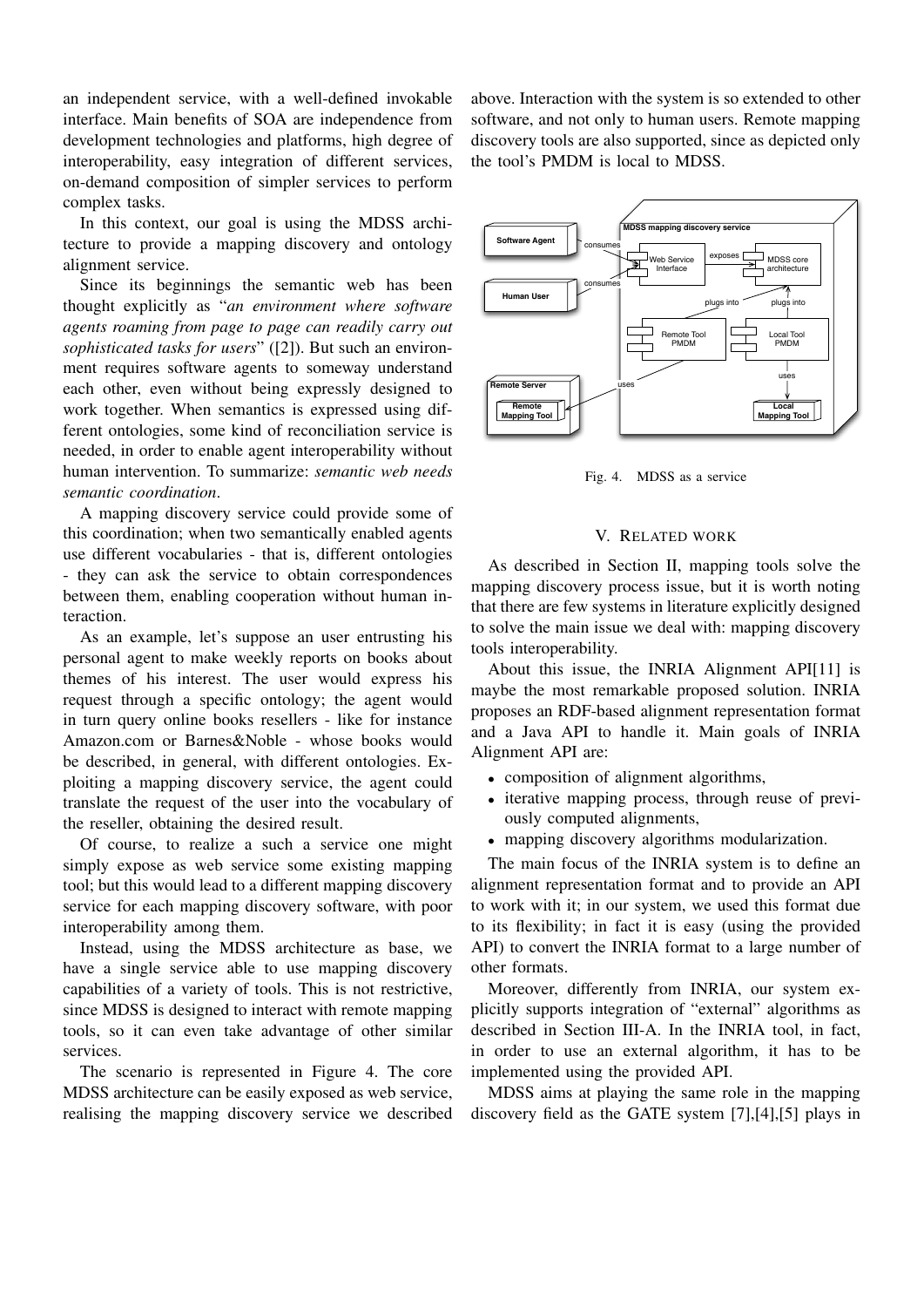the Natural Language Processing (NLP) field; as GATE represents a framework for NLP, that provides a framework of reusable Language Engineering components, MDSS represents a framework for mapping discovery.

It is worth also referring to several mapping discovery tools studied, in view of the fact that each of them possess ideas (e.g., iterative mapping discovery) supported by our MDSS. They are FOAM [9],[10], CROSI Mapping System (CMS) [15],[14], and COMA++ [8],[1].

FOAM is a mapping discovery tool developed by University of Karlsruhe. Similarly to our system (as described in Section III-B), FOAM aims at supporting the choice of mapping strategies using some parameters called "scenario" and "strategy".

CMS is a mapping discovery system developed by University of Southhampton and HP Laboratories. Similarly to our system, CMS supports existing mapping tools integration; in fact it integrates the INRIA Alignment API and FOAM implementing an ad-hoc wrapper for each of them. MDSS, instead, supports existing mapping tools integration using PMDMs. This approach (described in Section III-A) allows supporting tools with automatic alignment computation.

COMA++, developed by University of Leipzig, is a mapping tool proposing a composite approach to the mapping discovery issue: different algorithms are combined, using computed alignments as input to next iterations of mapping process. MDSS supports the same mapping process approach, naming it iterative mapping discovery.

# VI. CONCLUSION AND FUTURE WORK

In this paper we have presented MDSS (Mapping Discovery Support System), a framework for mapping tools integration, aiming at solving interoperability issues among different mapping discovery tools and at supporting users in choosing the best suited mapping discovery algorithm for their needs. These issues were only partially addressed by existing solutions in literature. We have presented MDSS as an abstract architecture, and proposed a possible implementation based on Web Service technology. In the future our research about MDSS will concentrate along two lines:

- creating new MDSS integration patterns, in order to easily integrate an increasing number of Ontology mapping tools
- enhancing the mechanism for supporting the user choice of an optimal mapping algorithm (with respect to users mapping problems); this requires development of a more sophisticated Deci-

sion Support System (DSS) being able to match users problem descriptions with MDSS integrated tools.

#### **REFERENCES**

- [1] D. Amueller, H. Do, S. Massmann, and E. Rahm, "Schema and ontology matching with coma++," in *SIGMOD*, June 14-16 2005.
- [2] T. Berners-Lee, J. Handler, and O. Lassila, "The semantic web," *Scientific American*, pp. 28–37, May 2001.
- [3] D. Bianchini, S. Castano, F. D'Antonio, V. D. Antonellis, M. Harzallah, M. Missikoff, and S. Montanelli, "Digital resource discovery: Semantic annotation and matchmaking techniques," in *Proc. of the Interoperability for Enterprise Software and Applications Conference (I-ESA 2006)*, Bordeaux, France, March 2006.
- [4] K. Bontcheva, D. Maynard, V. Tablan, and H. Cunningham, "Gate: A unicode-based infrastructure supporting multilingual information extraction," in *Proc. Workshop on Information Extraction for Slavonic and other Central and Eastern European Languages, Borovets, Bulgaria*, 2003.
- [5] K. Bontcheva, V. Tablan, D. Maynard, and H. Cunningham, "Evolving gate to meet new challenges in language engineering," *Natural Language Engineering*, 2004.
- [6] P. Bouquet, M. Ehrig, J. Euzenat, E. Franconi, P. Hitzler, M. Kroetzsch, L. Serafini, G. Stamou, Y. Sure, and S. Tessaris, "Knowledgeweb deliverable 2.2.1 - specification of a common framework for characterizing alignment," Knowledge Web Consortium, Tech. Rep., 2005.
- [7] H. Cunningham, D. Maynard, K. Bontcheva, and V. Tablan, "Gate: an architecture for development of robust hlt applications," in *Proc. of the 40th Annual Meeting on Association for Computational Linguistics*. Association for Computational Linguistics, 2001.
- [8] H. Do and E. Rahm, "Coma a system for flexible combination of schema matching approaches," in *Proc. of the 28th VLDB Conference, 2002*, 2002.
- [9] M. Ehrig and S. Staab, "Qom: Quick ontology mapping," in *Proc. of the International Semantic Web Conference (ISWC)*, 2004, pp. 683–697.
- [10] M. Ehrig and Y. Sure, "Ontology mapping an integrated approach," in *Proc. of the European Semantic Web Symposium (ESWS)*, 2004, pp. 76–91.
- [11] J. Euzenat, "An api for ontology alignment," in *Proc. 3rd international semantic web conference*, Hiroshima(JP), 2004.
- [12] J. Euzenat, J. Barrasa, P. Bouquet, J. D. Bo, R. Dieng, M. Ehrig, M. Hauswirth, M. Jarrar, R. Lara, D. Maynard, A. Napoli, G. Stamou, H. Stuckenschmidt, P. Shvaiko, S. Tessaris, S. V. Acker, and I. Zaihrayeu, "Knowledgeweb deliverable 2.2.3 - state of the art on ontology alignment," Knowledge Web Consortium, Tech. Rep., 2004.
- [13] E. Gamma, R. Helm, R. Johnson, and J. Vlissides, *Design Patterns: Elements of Reusable Object-Oriented Software*. Addison-Wesley, 1995.
- [14] Y. Kalfoglou and B. Hu, "Issues with evaluating and using publicly available ontologies," in *Proc. of 4th International EON Workshop, Evaluating Ontologies for the Web, Edinburgh, UK*, May 2006.
- [15] Y. Kalfoglou, B. Hu, D. Reynolds, and N. Shadbolt, "Crosi project, final report," School of Electronics and Computer Science, University of Southhampton, Tech. Rep., 2005. [Online]. Available: http://eprints.ecs.soton.ac.uk/11717/